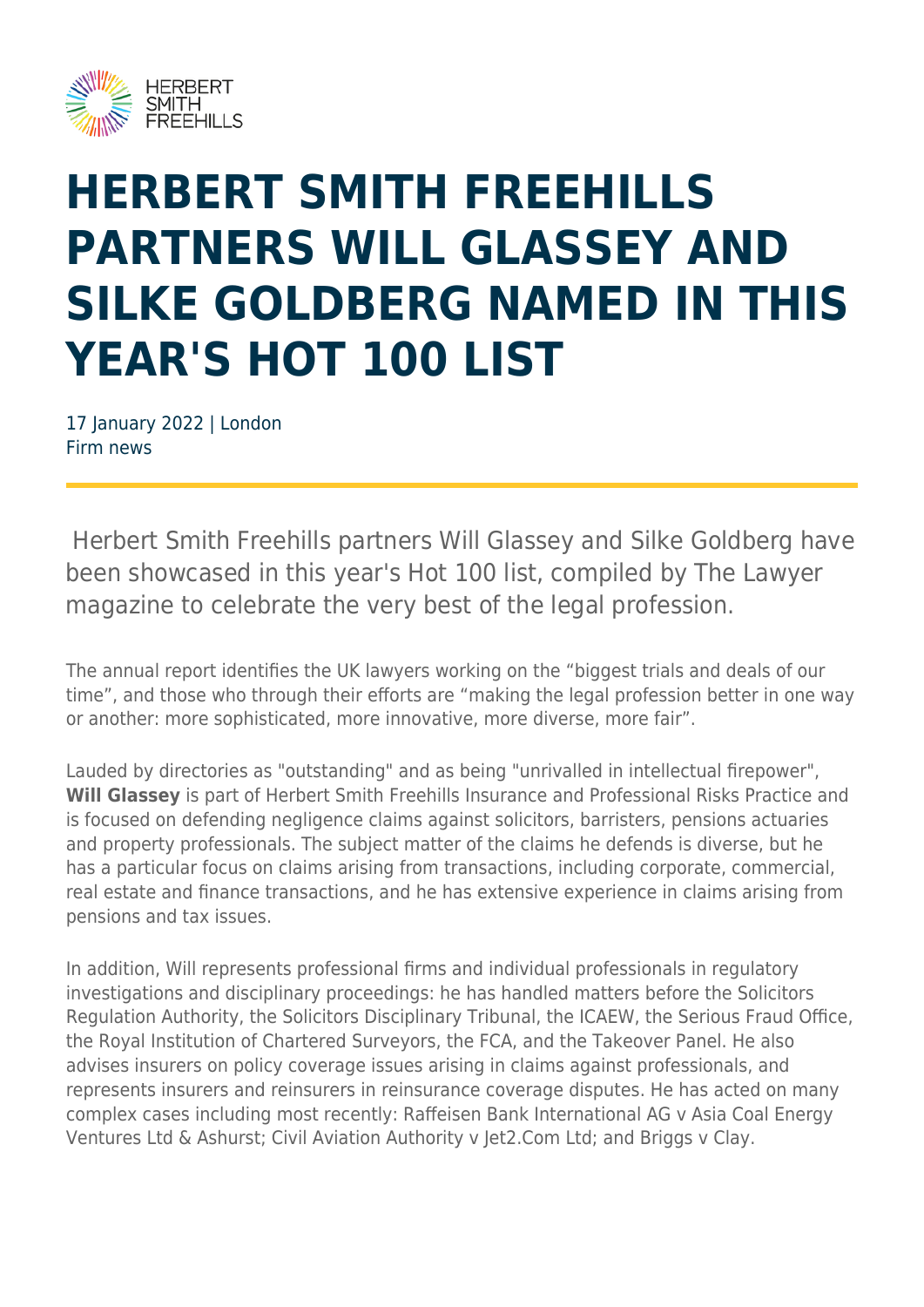Cited by the Lawyer as "one of the leading figures" in ESG and helping the firm to be "ahead of the game" in this area while other firms "struggle to play catch-up", **Silke Goldberg** is Herbert Smith Freehills' Global Head of ESG and leads the firm's Climate Change practice. Silke is an energy lawyer of two decades' standing – advising on climate change issues with a focus on renewable energy and the energy transition – long before ESG has become a hot topic. In addition to being a highly regarded lawyer, Silke is also an esteemed academic. Recently, she led the firm's commitment in climate change as an industry partner of the Sustainable Innovation Forum 2021, which ran in parallel with the COP26.

She advises clients on all aspects of European and UK energy law and regulations, and specialises in 'tricky regulation' issues. She has long standing experience in electricity and gas trading arrangements and has advised interconnectors and other transmission and distribution system operators. The Lawyer highlighted her recent work including acting on a landmark energy transition deal: BP's strategic partnership with Equinor for the development of US offshore wind for \$1.1bn, and advised an international mining company on its climate change strategy and many other companies on climate change-related risks and opportunities.

The Lawyer's annual Hot 100 list is compiled following extensive research into candidates' client work and contribution to their firms, companies, and the wider legal profession.

## **KEY CONTACTS**

If you have any questions, or would like to know how this might affect your business, phone, or email these key contacts.



**WILL GLASSEY** PARTNER, LONDON

+44 20 7466 2854 William.Glassey@hsf.com



**SILKE GOLDBERG** PARTNER, LONDON

+44 20 7466 2612 Silke.Goldberg@hsf.com

## **MEDIA CONTACT**

For further information on this news article, please contact: